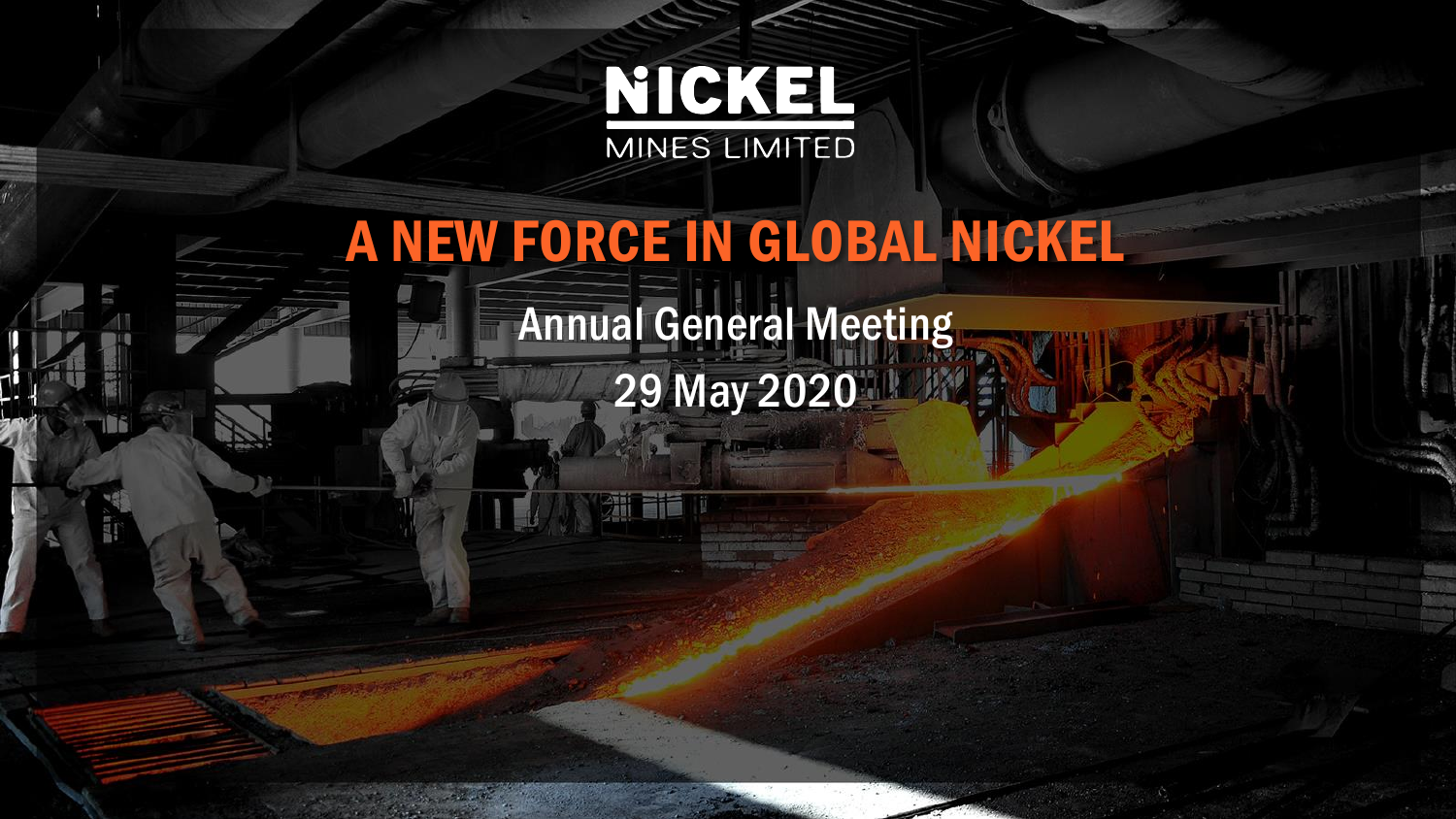#### **Disclaimer**

This presentation has been prepared by Nickel Mines Limited (ABN 44 127 510 589) ('NIC'). The information contained in this presentation is for information purposes only and has been prepared for use in conjunction with a verbal presentation and should be read in that context.

The information contained in this presentation is not investment or financial product advice and is not intended to be used a s the basis for making an investment decision. Please note that, in providing this presentation, NIC has not considered the objectives, financial position or nee ds of any particular recipient. NIC strongly suggests that investors consult a financial advisor prior to making an investment decision.

This presentation is strictly confidential and is intended for the exclusive use of the institution to which it is presented. It may not be reproduced, disseminated, quoted or referred to, in whole or in part, without the express consent of NIC.

No representation or warranty, express or implied, is made as to the fairness, accuracy, completeness or correctness of the i nformation, opinions and conclusions contained in this presentation. To the maximum extent permitted by law, none of NIC, their respective related bodies corpora tes, shareholders, directors, officers, employees, agents or advisors, nor any other person accepts any liability, including, without limitation, any liability for a ny loss arising from the use of information contained in this presentation.

This presentation may include "forward looking statements". Such forward looking statements are not guarantees of future perf ormance and involve known and unknown risks, uncertainties and other factors, many of which are beyond the control of NIC and their respective officers, employees, agents or associates that may cause actual results to differ materially from those expressed or implied in such statement. Actual results, performance or achievements may vary materially from any projections and forward looking statements and the assumptions on which those statements are based. NIC assumes no obliga tion to update such information.

This presentation is not, and does not constitute, an offer to sell or the solicitation, invitation or recommendation to purc hase any securities and neither this presentation nor anything contained in it forms the basis of any contract or commitment.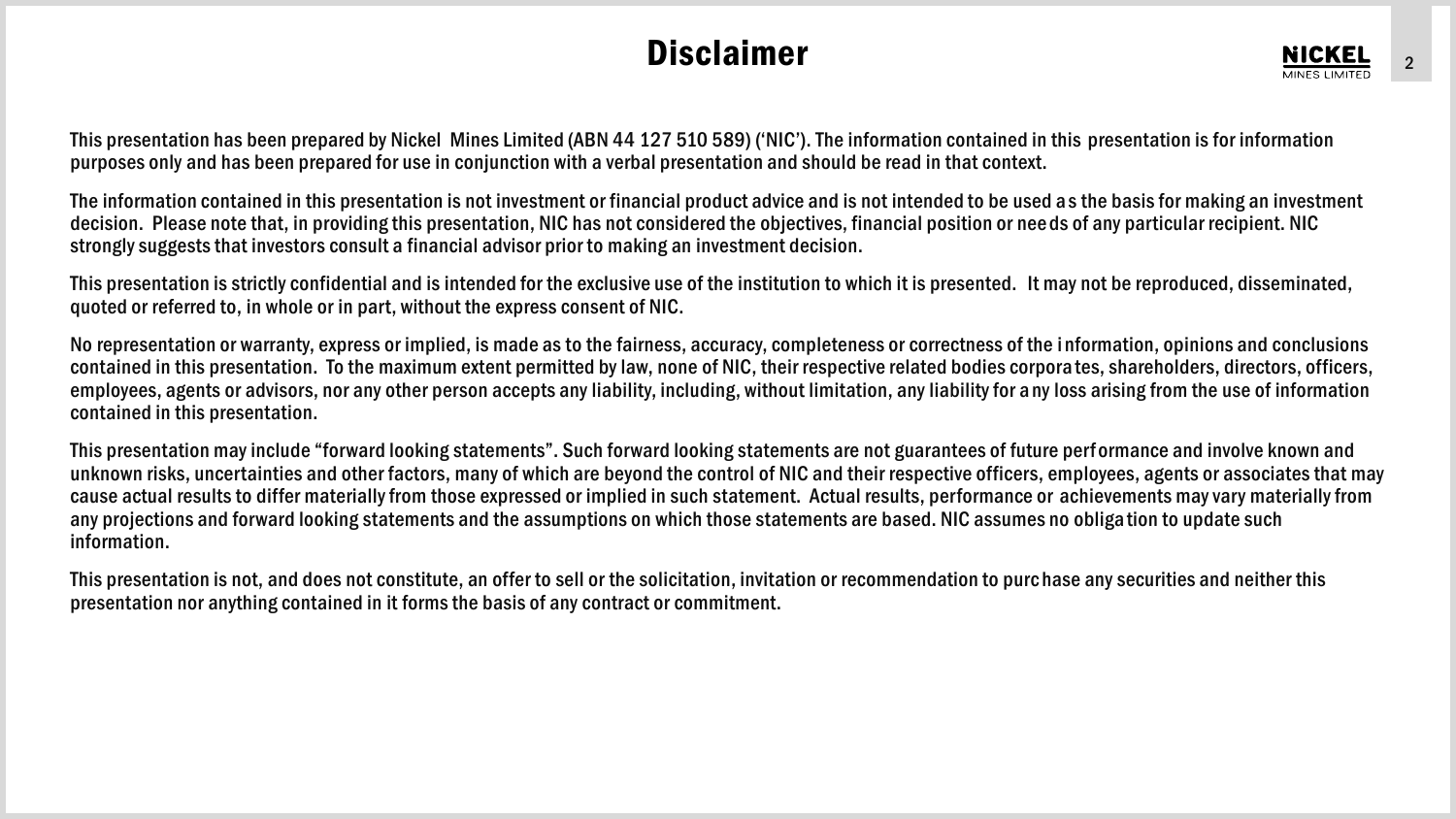3

# EXERCISE OF RKEF OWNERSHIP OPTIONS

In less than 2 years since its IPO, Nickel Mines will have transitioned from a small-scale supplier of nickel ore to a globally significant nickel producer with attributable nickel production of ~35kt pa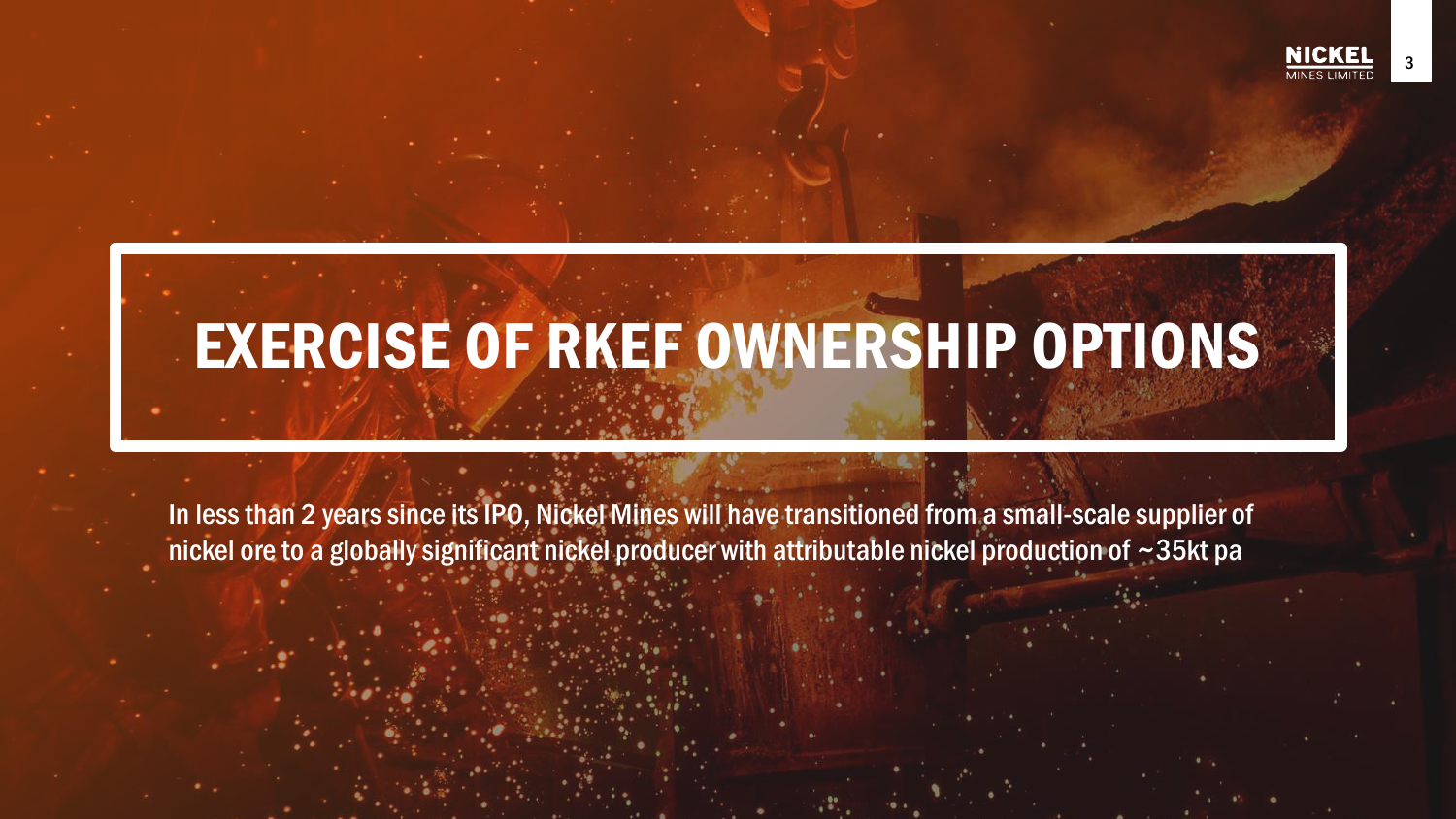## A Transformational Transaction



- NIC has announced its intentions to exercise its contractual options to increase its interests in the Hengjaya Nickel ('HNI') and Ranger Nickel ('RNI') RKEF projects to 80% (option period valid to 30 November 2020).
- The additional 20% interest in HNI and RNI will be acquired from the Company's collaboration partner Shanghai Decent (a Tsingshan group company)

#### Exercise of RKEF Ownership Options

Equity Raising

- Total consideration payable by Nickel Mines to Shanghai Decent is ~US\$150M, comprising:
	- o US\$120M exercise price for the options (US\$60m for each 20% interest in HNI and RNI); and
	- ~US\$30M representing compensation for Shanghai Decent's estimated share of undistributed retained earnings for the 20% interests in HNI and RNI being acquired by Nickel Mines.
- **Targeting completion by 30 June 2020.**
- The Company is funding the acquisition via a fully underwritten 1 for 3.6 Entitlements Offer at A\$0.50, raising  $~\sim$  A\$231M.
- The Entitlement Offer comprises:
	- An accelerated institutional component (completed), and
	- A retail component (underway, closing 9 June 2020).
- Approximately 463M new ordinary shares to be issued, representing 28% of Nickel Mines' existing shares on issue.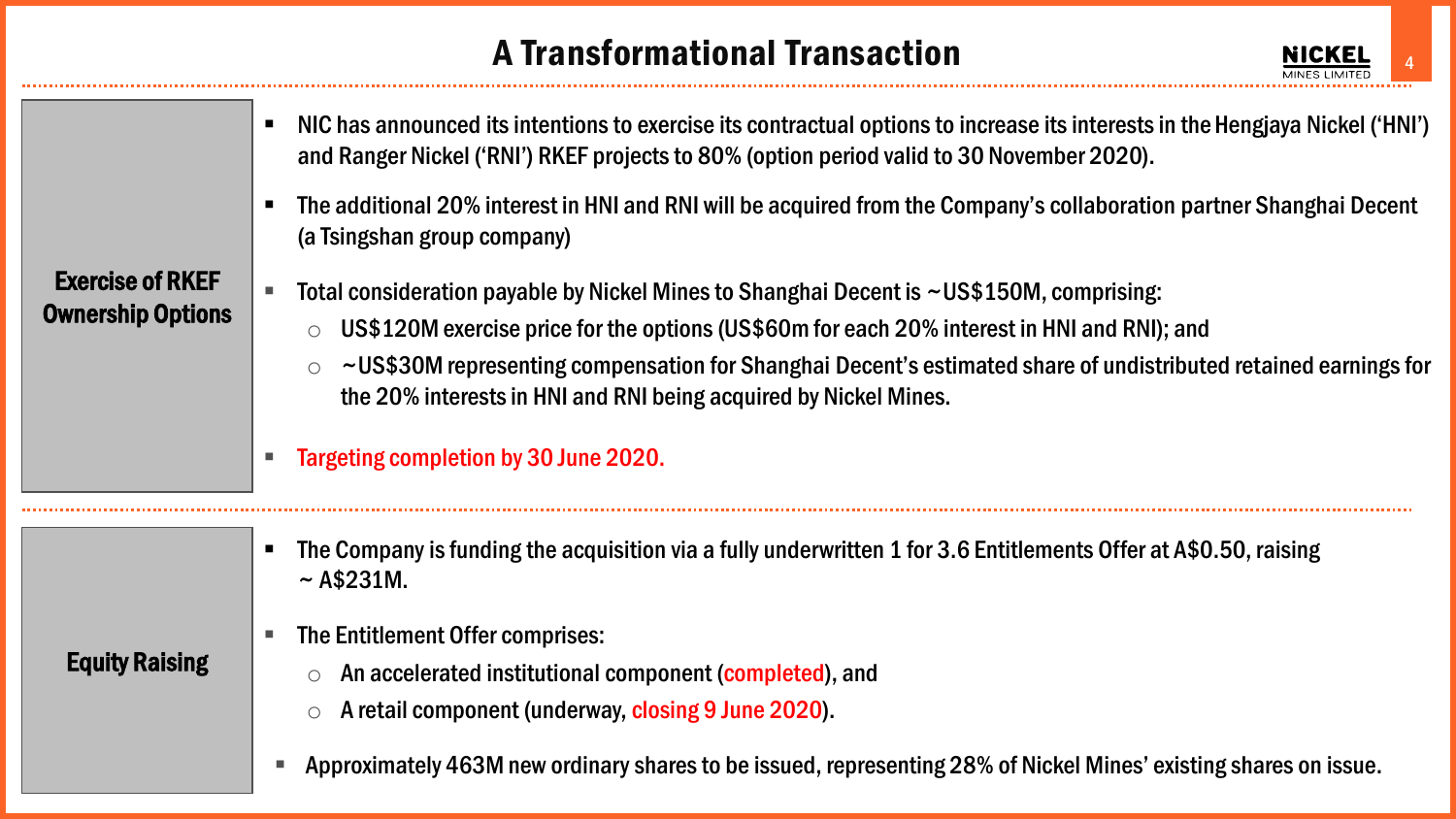## Transformative for Nickel Mines' production and financial profile

- 2.128B shares on issue
- A\$1.127B market capitalisation (@ A\$0.53)
- $\blacksquare$  ~34.5kt of attributable nickel production
	- $\circ$  Significantly larger production base than listed peers including IGO and WSA
	- $\circ$  Consolidates NIC's position as a tier-1 global nickel producer
- Exceptionally strong balance sheet
	- $\circ$  ~US\$64M cash
	- $\circ$  Net debt US\$1M (US\$65M debt)
	- $\circ$  Free to 'leverage up' for future growth opportunities
- Incremental EBITDA of ~US\$30M (based on current Ni price and cost performance)
- **EXECTE VISS120M combined exercise price represents an** attractive valuation for incremental production  $\circ$  At US\$12,200/t Ni - 4.2x EBITDA multiple
	- $\circ$  At US\$16,000/t Ni 2.1x EBITDA multiple

#### GROWING SHARE OF PRODUCTION AND EBITDA



EBITDA numbers based on Ni price of US\$12,200/t , cash costs of US\$7,675/t and 90% payability of LME nickel. Cost estimates reflect the most recent cash cost metrics achieved during the March 2020 quarter. Production levels based on assumed HNI and RNI production of 1,800t/month, or 21,600t/annum. All numbers are indicative only and are not to be construed as financial guidance.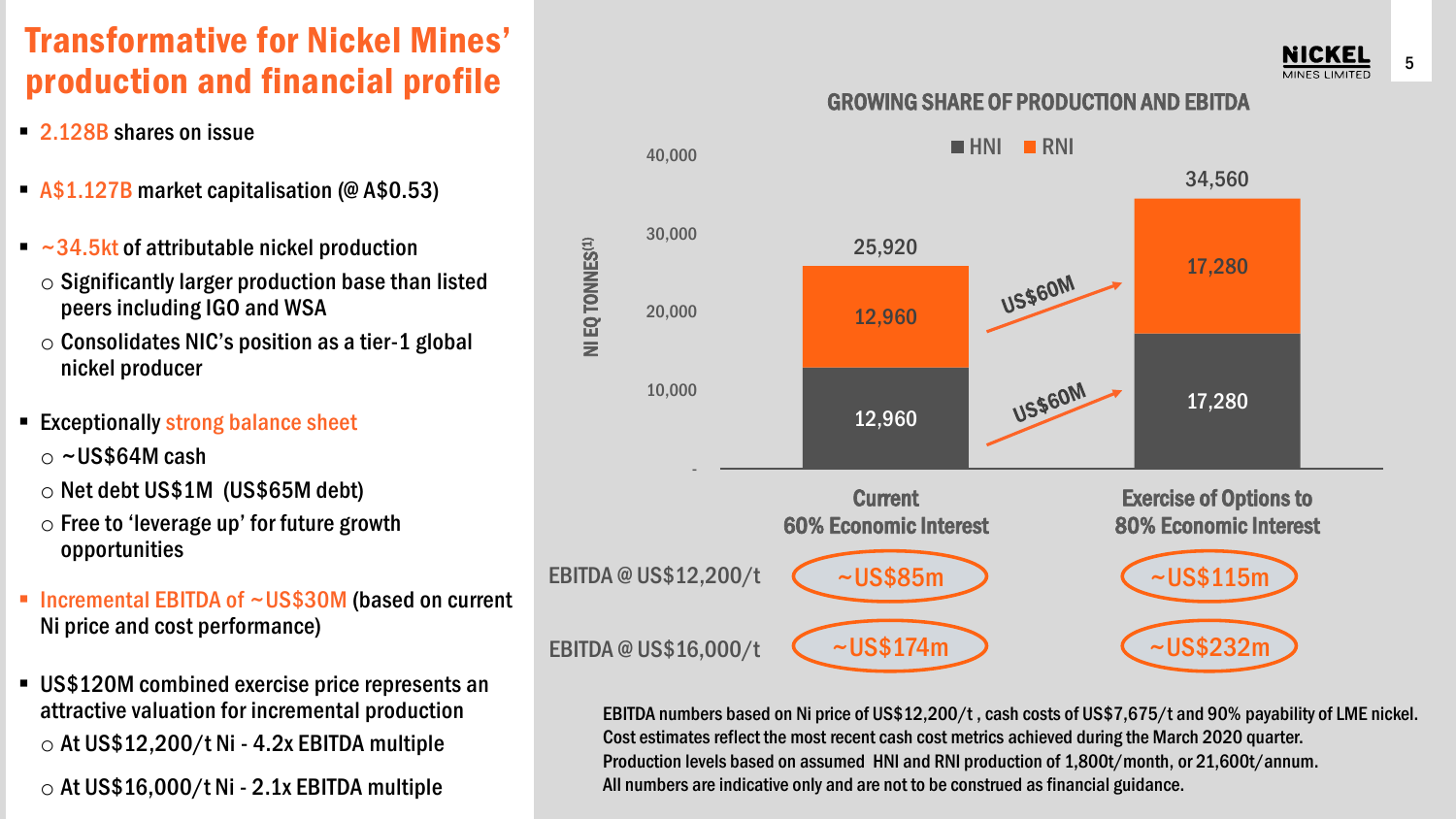

6

# CURRENT OPERATIONAL PERFORMANCE

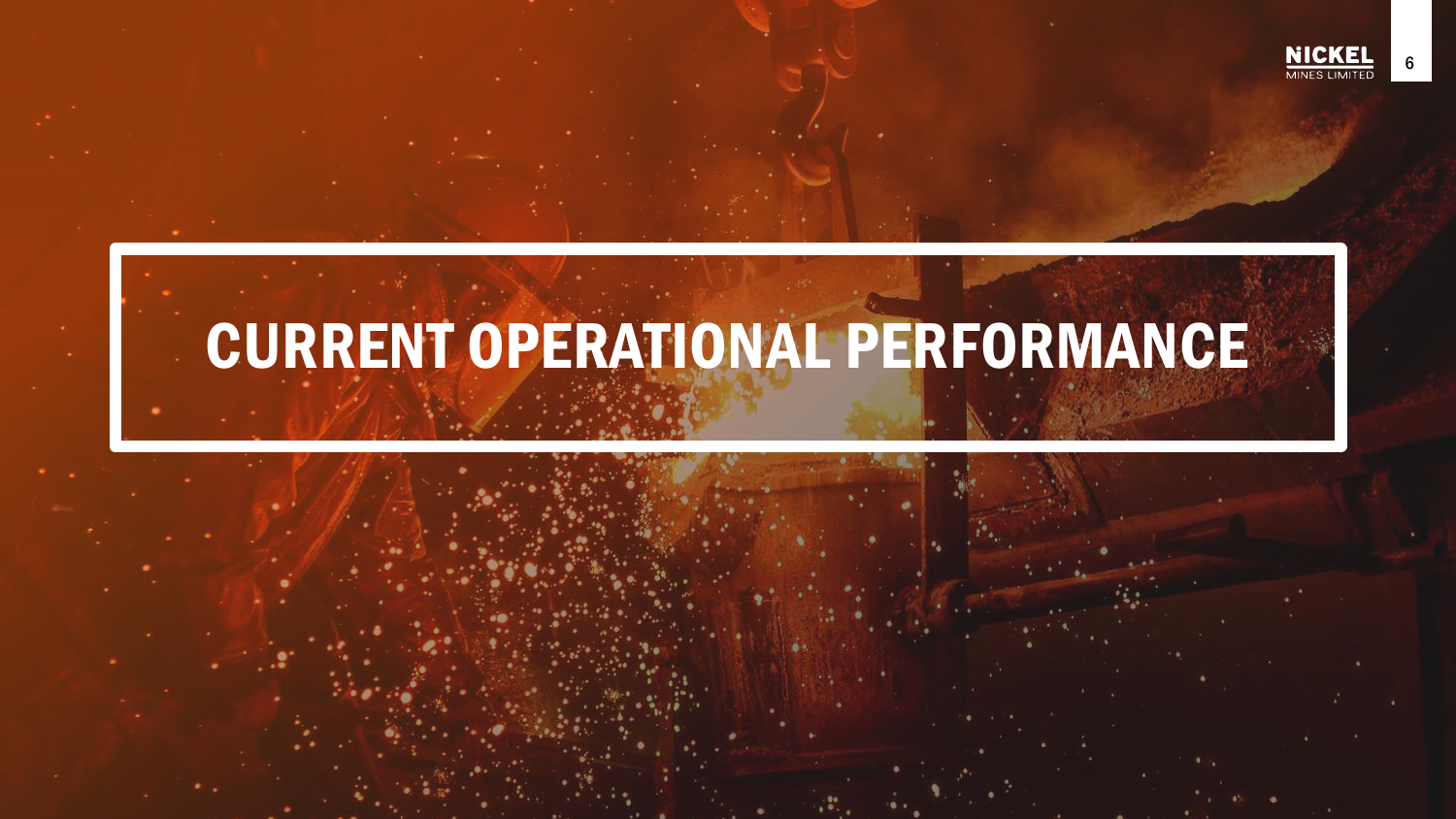#### Continued operational outperformance at HNI and RNI

March quarter annualised run-rate of ~22.5kt per



^ 15.0kt pa / 1,250t pm (design capacity)

Note: All figures are presented on a 100% basis.

7

**NICKEL MINES LIMITED** 

Cash Costs (USD/t)

Cash Costs (USD/t)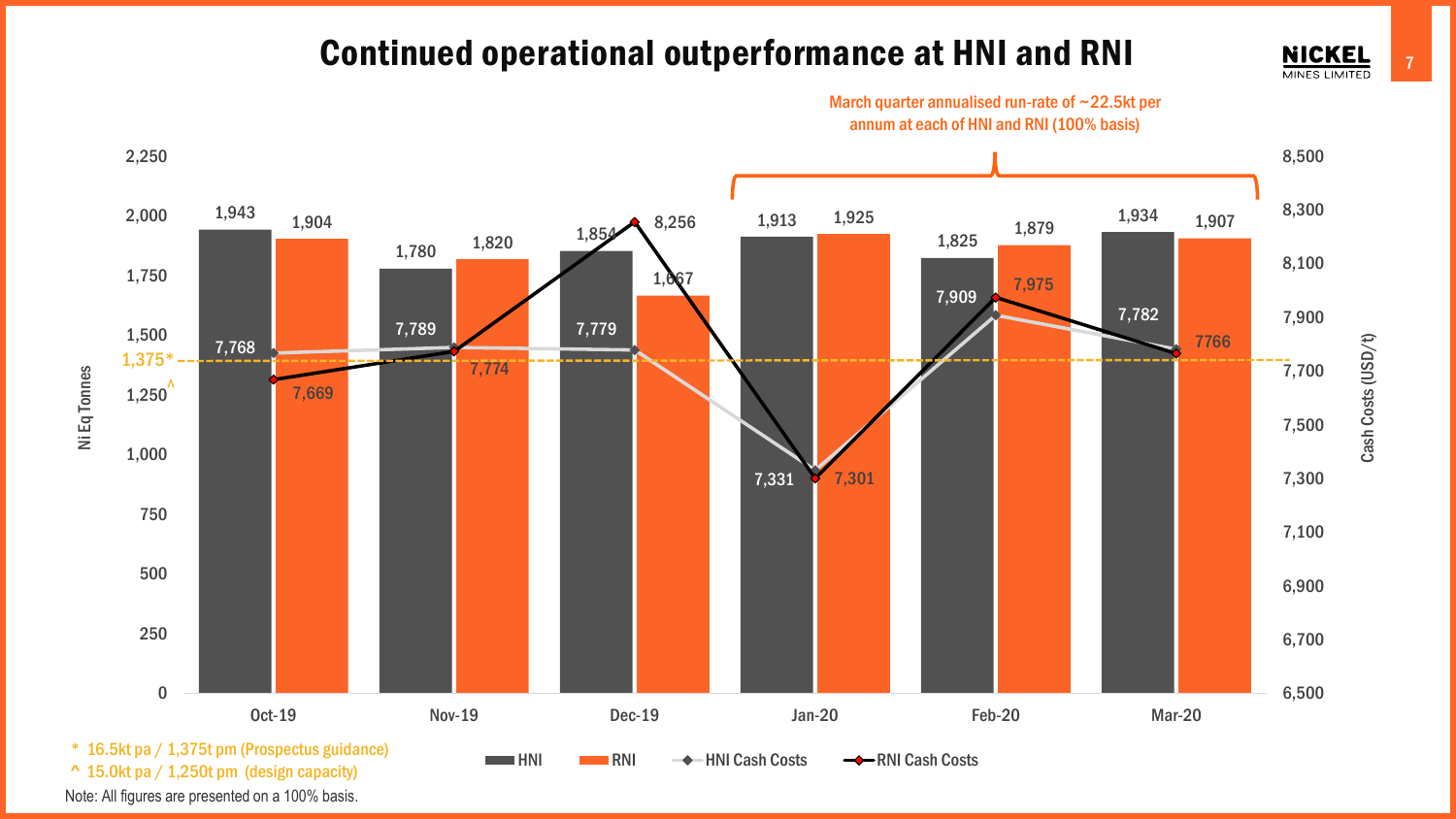#### Hengjaya Mine Operations – Quarterly Performance

| <b>Production summary</b>  |            | September 2019<br><b>Quarter</b> | December 2019<br><b>Quarter</b> | <b>March 2020</b><br><b>Quarter</b> | Year to Date |
|----------------------------|------------|----------------------------------|---------------------------------|-------------------------------------|--------------|
| <b>Tonnes mined</b>        | Wmt        | 199,056                          | 194,159                         | 149,958                             | 543,173      |
| Overburden mined           | <b>BCM</b> | 432,042                          | 428,041                         | 290,955                             | 1,151,038    |
| Strip ratio                | BCM/wmt    | 2.2                              | 2.2                             | 1.1                                 | 2.1          |
| Tonnes sold                | wmt        | 231,487                          | 196,675                         | 155,599                             | 583,761      |
| Average grade              | %          | 1.90                             | 2.00                            | 1.83                                | 1.92         |
| Average price received     | USD/t      | 27.72                            | 37.59                           | 24.32                               | 30.14        |
| Average cost of production | USD/t      | 24.85                            | 26.27                           | 29.70                               | 26.70        |



**NICKEL**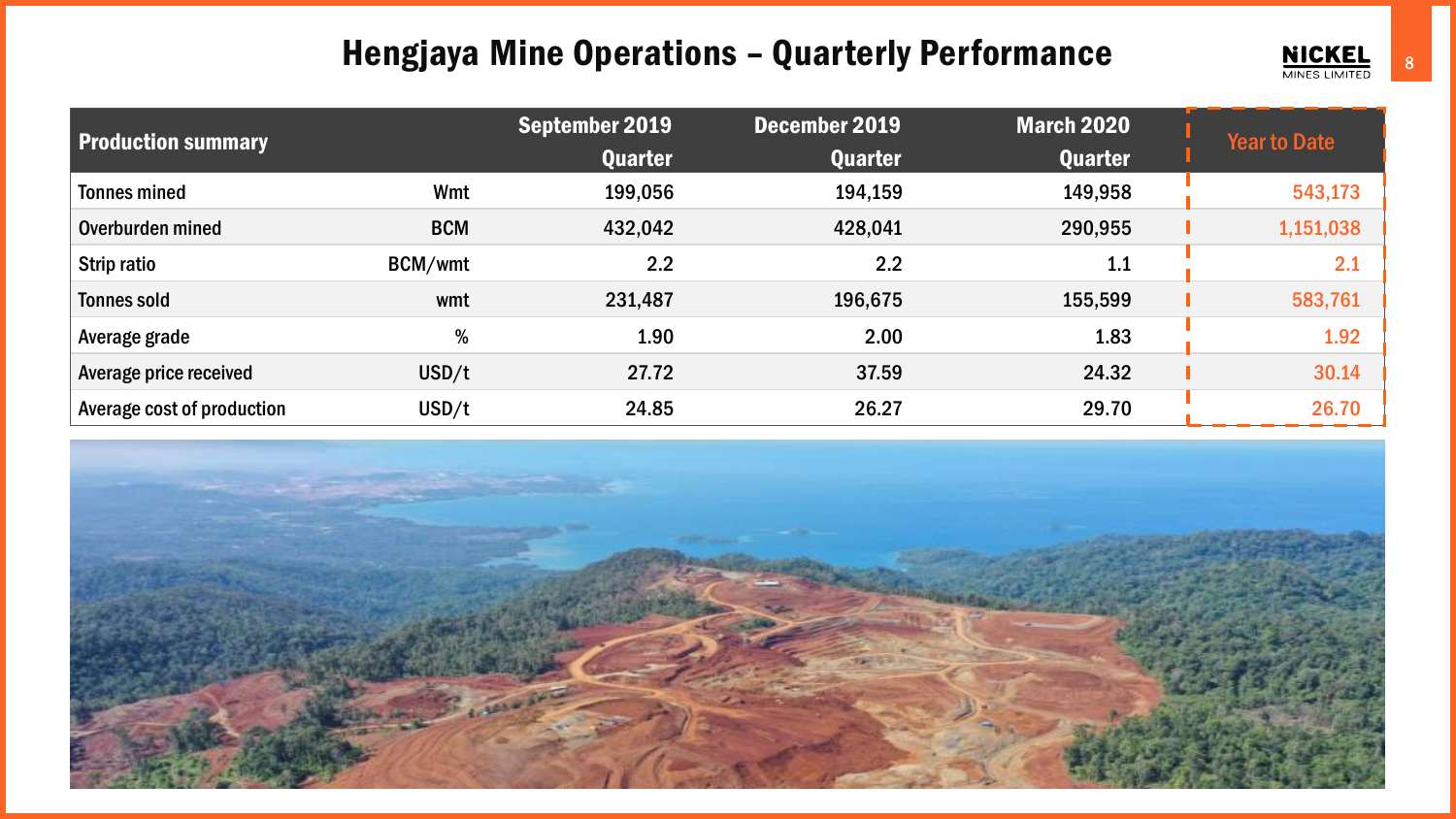## Hengjaya Mine Expansion Initiatives

#### Numerous expansion initiatives are underway aimed at unlocking the full strategic value of Hengjaya Mine

- Objectives of Hengjaya Mine expansion $(1)$ :
	- $\circ$  Materially increase production of saprolite from current levels of  $\sim$  600 kt pa.
	- $\circ$  Prepare Hengjaya Mine to deliver limonite for use by the IMIP's two HPAL plants which are currently under construction.
- Current status of expansion initiatives
	- $\circ$  Mining of the Central Pit: First production from the Central pit was delivered to the jetty in April 2020.
	- $\circ$  Expansion of Hengjaya Mine jetty: Now capable of handling both 6,500 tonne and 10,000 tonne capacity barges; sea wall extension ongoing.
	- $\circ$  Haul road from new Central pit to jetty: Will reduce hauling distances to jetty from 13km to 6km and allow for larger trucks to be utilised.
	- $\circ$  Construction of direct haul road from Hengjaya Mine to IMIP: Over 6km of 14km pilot road cleared.
	- $\circ$  Mine camp upgrade and expansion: Scheduled to be completed in June 2020 quarter.
	- o Resource upgrade:

Work towards upgrading current JORC Resource significantly progressed<sup>(1)</sup>.

(1) Further work is required to establish whether these objectives will be achieved, at this stage there is no certainty on whether these objectives will or will not be achieved.

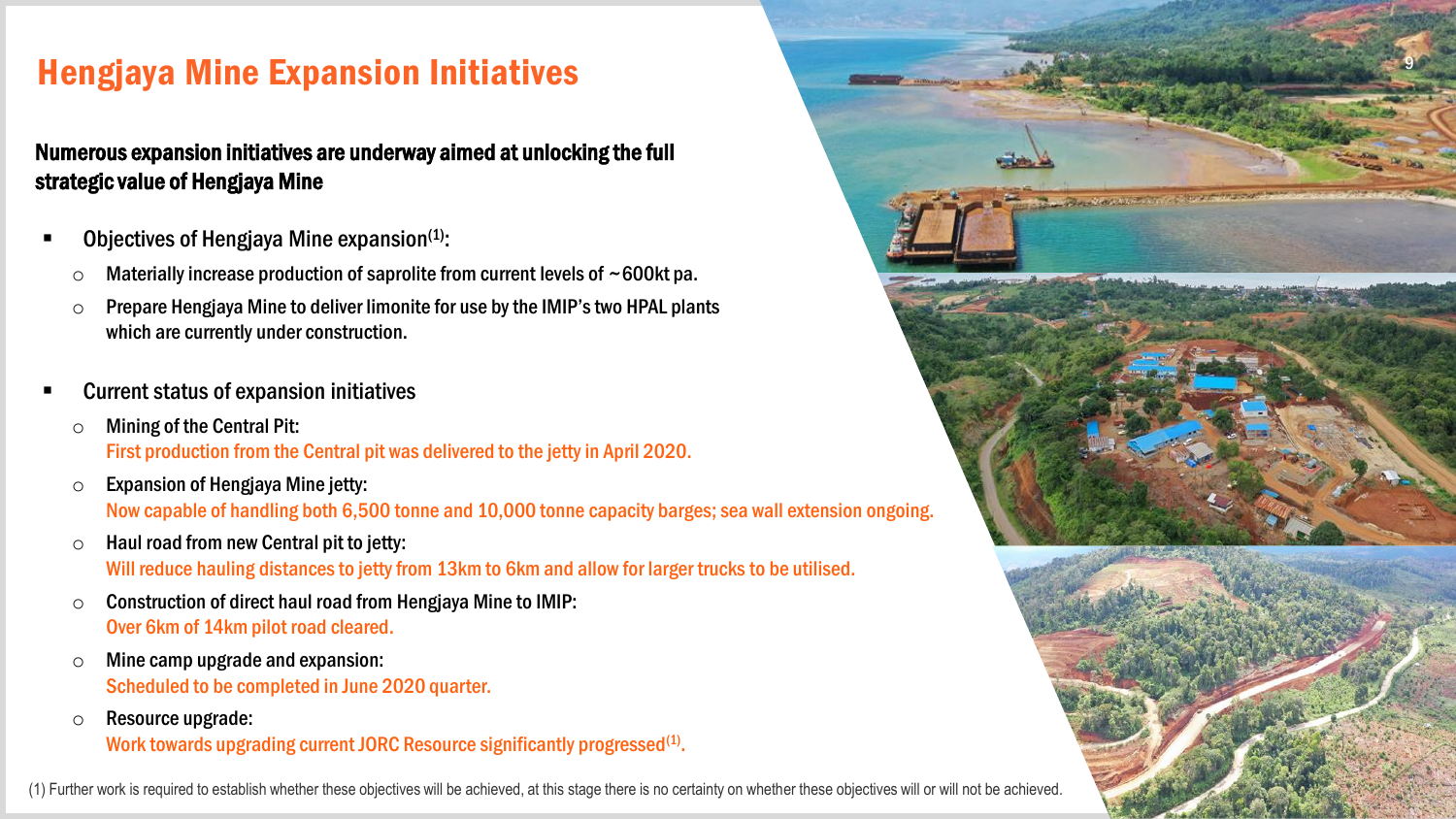

# A YEAR OF SIGNIFICANT ACHIEVEMENT

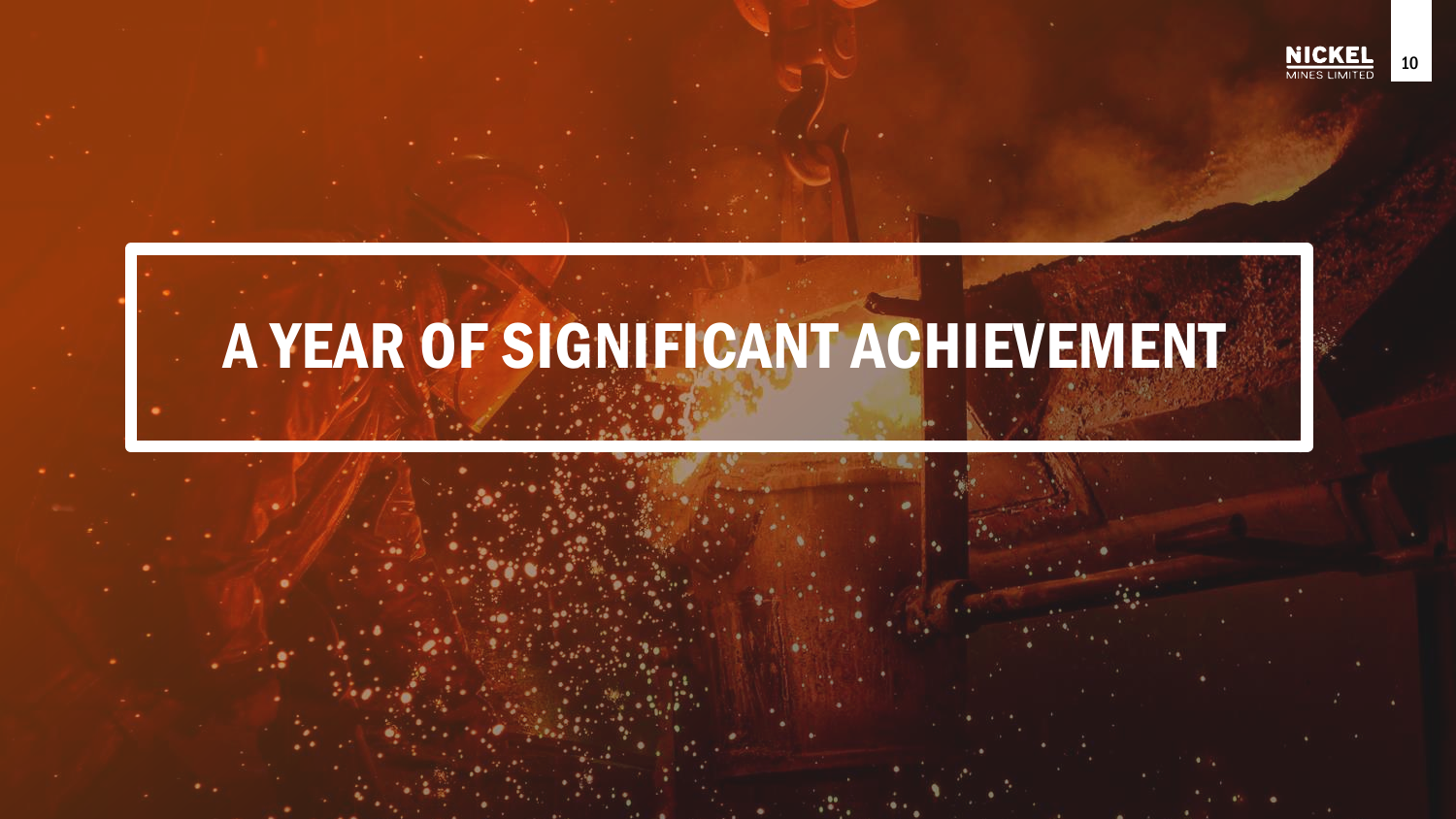In less than 2 years since its IPO, Nickel Mines will have transitioned from a small-scale supplier of nickel ore to a globally significant nickel producer with attributable nickel production of ~35kt pa



11

NICKEL

#### What's next - June 2020 and beyond

- Continued 'steady state' production at o HNI/RNI.
- Increased attributable production and cash o flow resulting from increased ownership in HNI/RNI.
- Hengjaya Mine expansion initiatives to o optimise mine economics and strategic value to the IMIP.
- Continued progress of direct haul road to o **IMIP.**
- Limonite stockpiling for IMIP's HPAL plants. o
- Other opportunities supported by a robust o balance sheet.